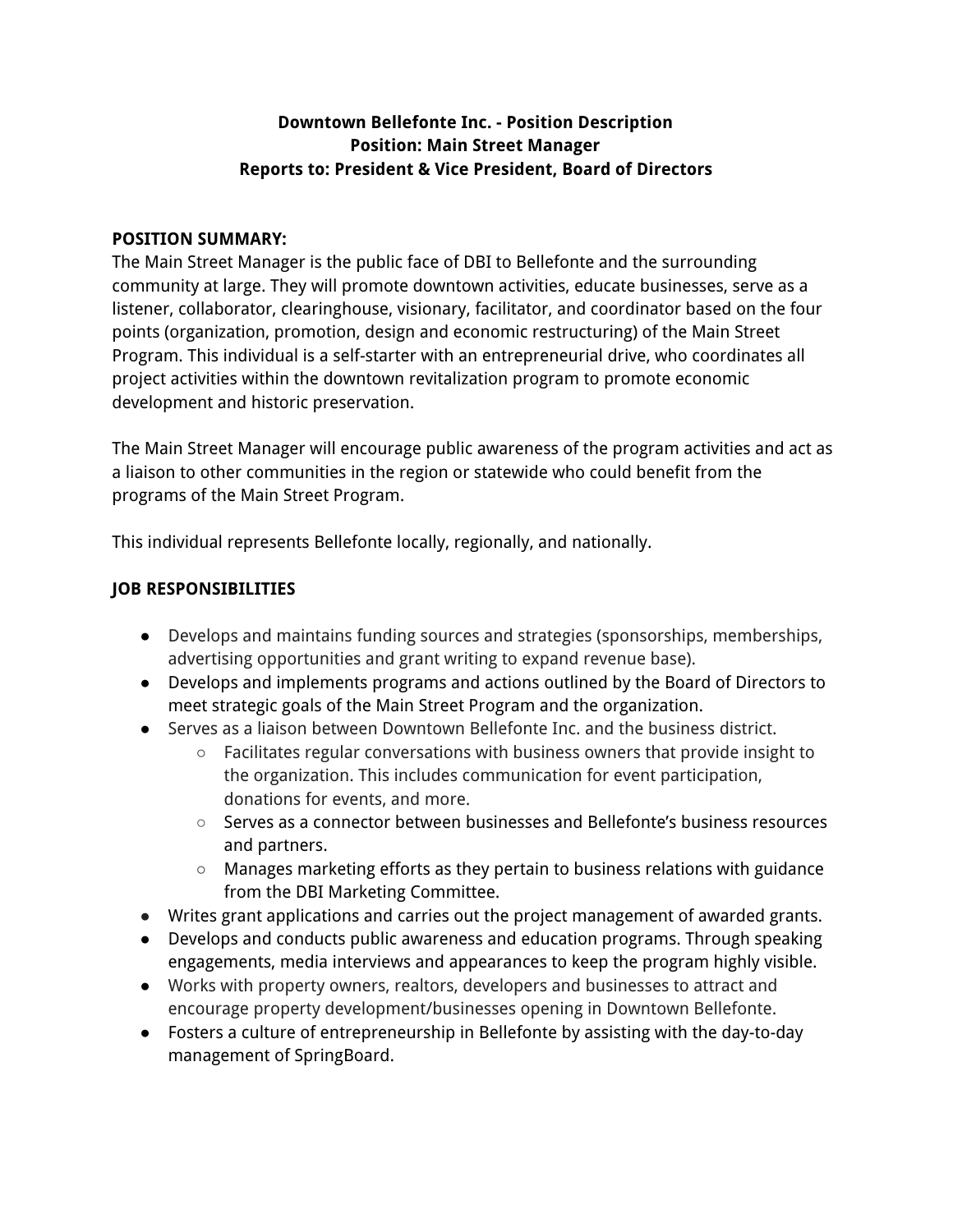- Develop strategies for downtown economic development and historic preservation with the committees and Board of Directors to create and implement an annual action plan focused on these four areas: design, promotion, organization and economic restructuring.
	- $\circ$  Works with committees to ensure that they are meeting, and reporting their meetings accordingly.
- Coordinates and recruits an active volunteer force, facilitating onboarding and communication with that force.
- Manages administrative operations of the organization, including developing and maintaining an appropriate data system for record-keeping and working with accountant to develop and monitor budgets.
- Performs other duties as apparent or delegated by the Board of Directors.

## **JOB REQUIREMENTS**

- Dynamic self-starter.
- Experience in administrative OR non-profit management.
- Experience in economic development.
- Excellent marketing and event management skills.
- Excellent oral and written communication skills.
- Knowledge of downtown public and private issues desired.
- Strong organizational and project management skills.
- Professional and/or academic economic development experience strongly desired.
- Historic preservation interest desired.
- Knowledge of downtown public and private issues desired.
- Small business development, and volunteer recruitment experience desired.

# **EDUCATION AND EXPERIENCE**

Graduation from an accredited four-year college or university with a BS or BA degree preferred. Five years experience in community development, business economics, main street management or downtown development, historic preservation, and/or marketing and promotion, or equivalent combination of education and experience.

The manager must be sensitive to design and preservation issues. The manager must be entrepreneurial, energetic, imaginative, well-organized, and capable of functioning effectively in an independent situation. Excellent verbal and written communication skills are essential.

Will require some evening and weekend work.

## **APPLY**